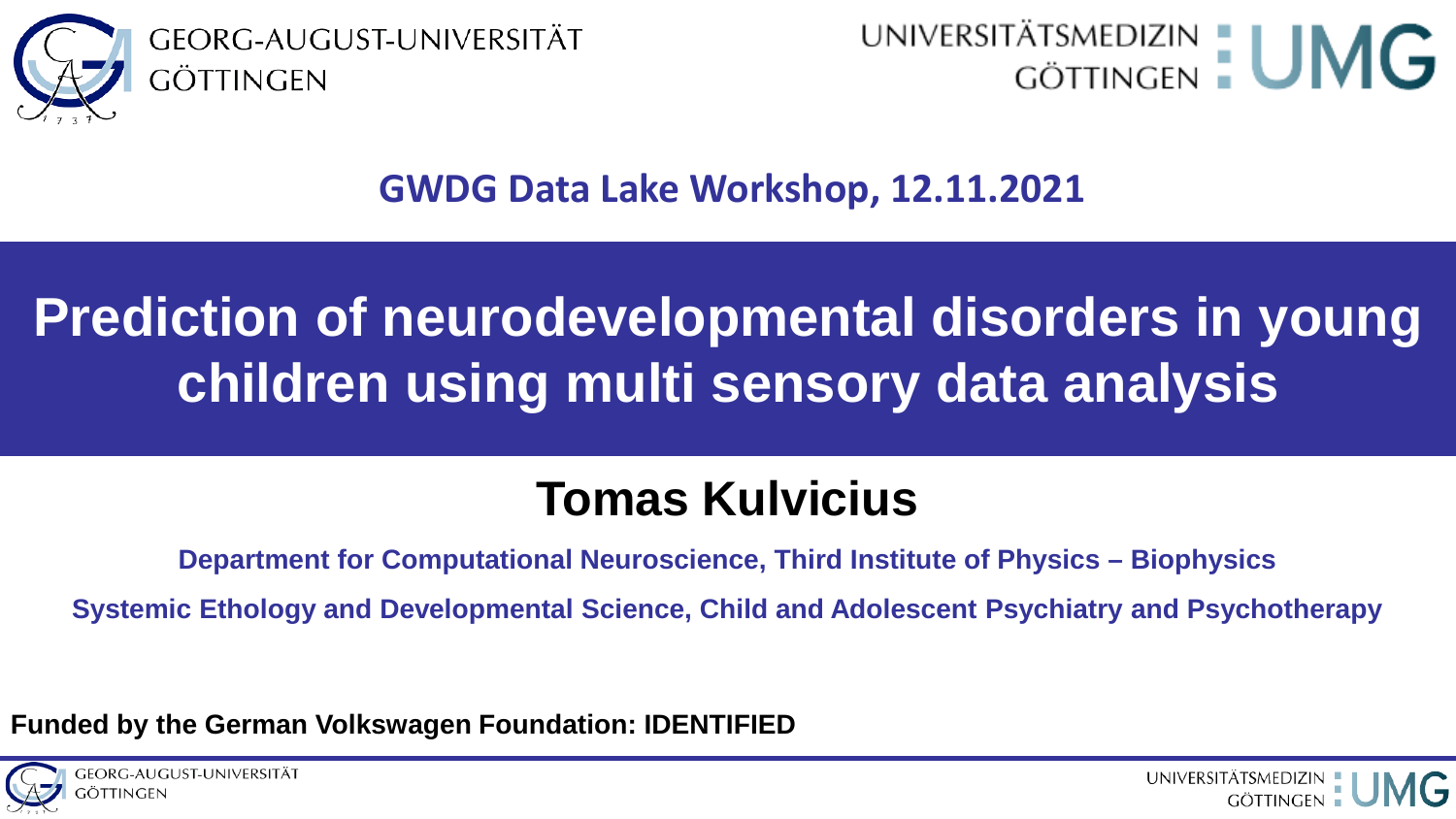# Problem formulation

- **Neurodevelopmental disorders in children**
	- Cerebral palsy (CP), autism spectrum disorder (ASD), fragile X syndrome (FXS), Rett syndrome (RTT)
- **Problems**
	- Assesment via visual observation, ratings of experts are subjective
	- ASD, RTT, FXS detection at a very early stage is not well explored

#### • **Project contributions**

Improved early detection of neurodevelopmental disorders in young children to enable early intervention

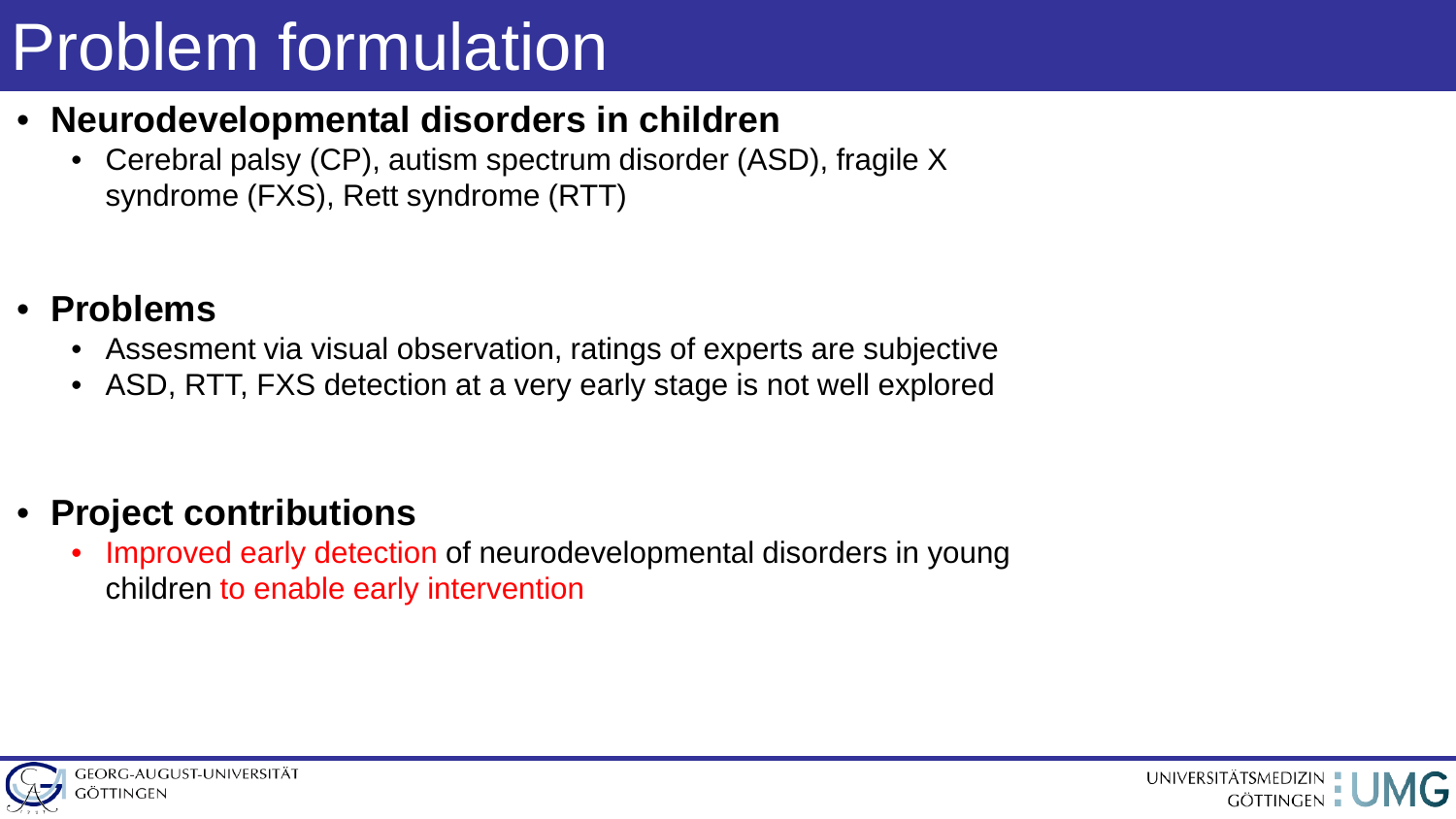# Proposed approach

#### • **Multi-modal sensory recordings**

- Multi-camera recordings (7 cameras)
- Audio recordings
- Pressure mattress data
- **Marker-less full body tracking**
	- DeepLabCut, OpenPose
- **Movement encoding**
	- Dynamic movement primitives (DMPs)
- **Movement recognition**
	- Artificial neural networks (ANNs)









UNIVERSITÄTSMEDIZIN **GÖTTINGEN**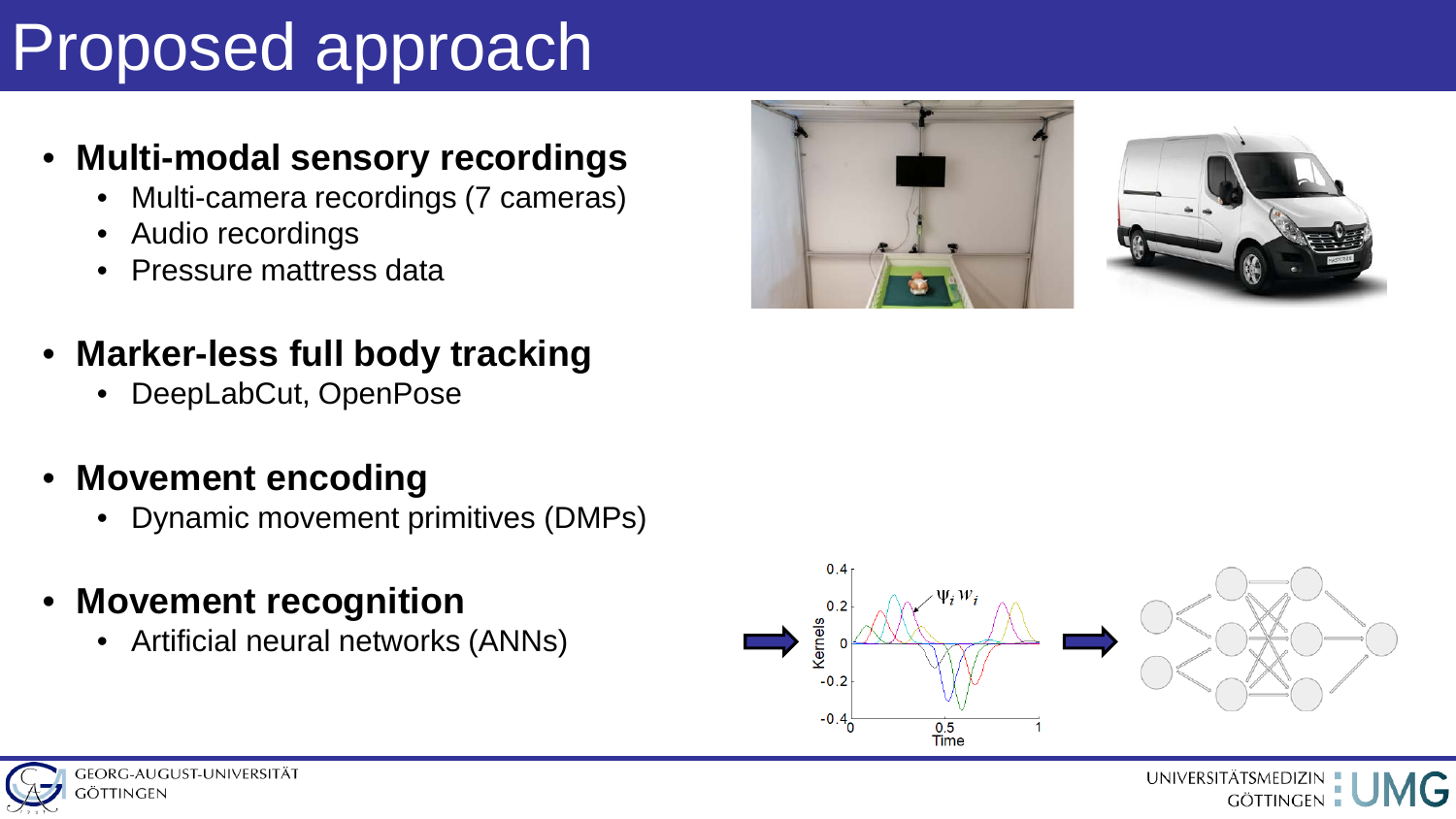### Data (to be collected)

- **30 participants**
- **11 recording sessions**
- **~35 GB per session**
- **Total:** 30 x 11 x 35 TB = **11.55 TB**





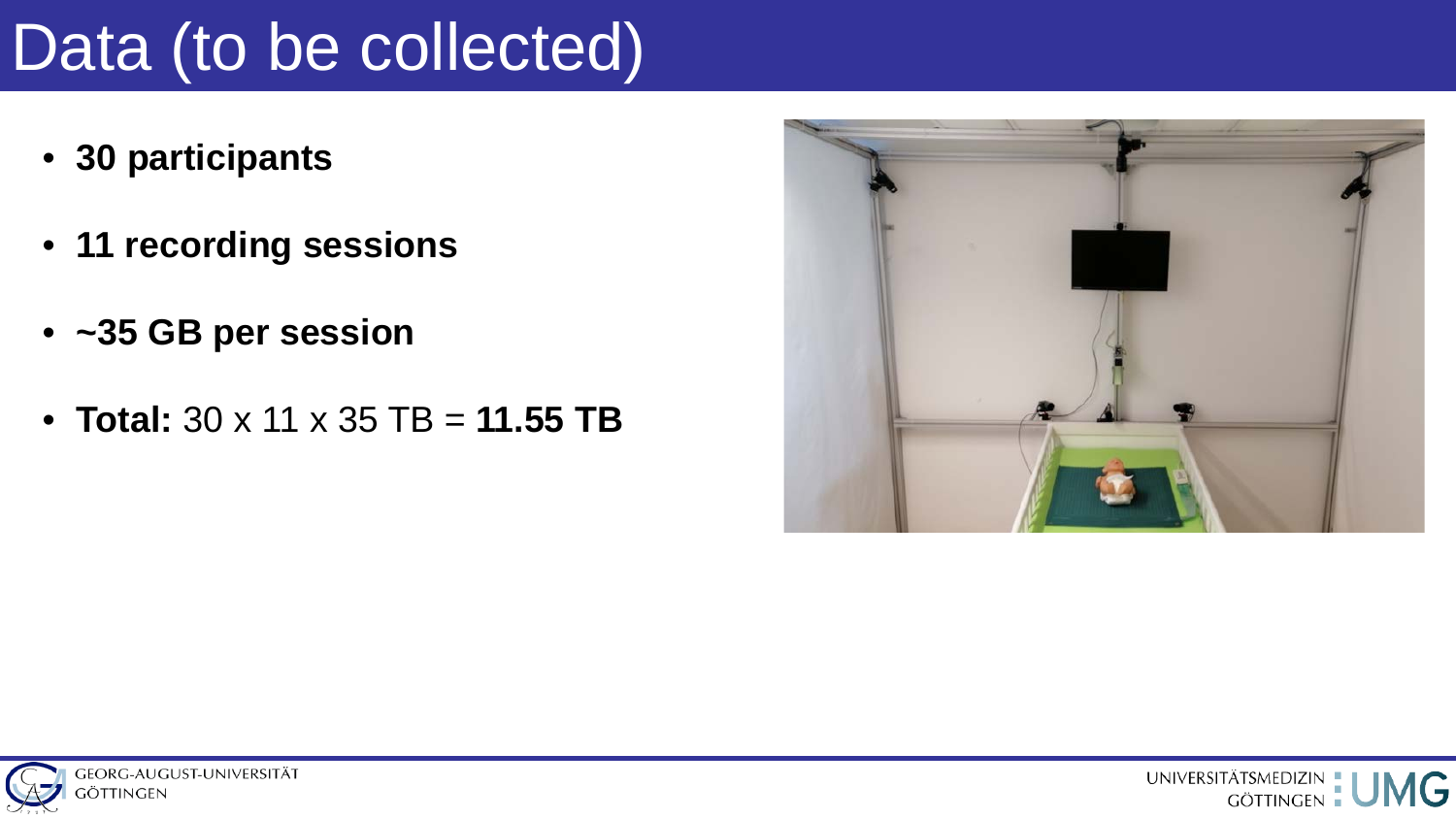### We need

#### • **Data storage**

- Data storage with backups (~400 TB)
- Acces to data (upload/download)
- Security (user sensitive data)

- **GPUs for motion, face, and gaze tracking, and data analysis**
	- $\bullet$  ~3 GPUs